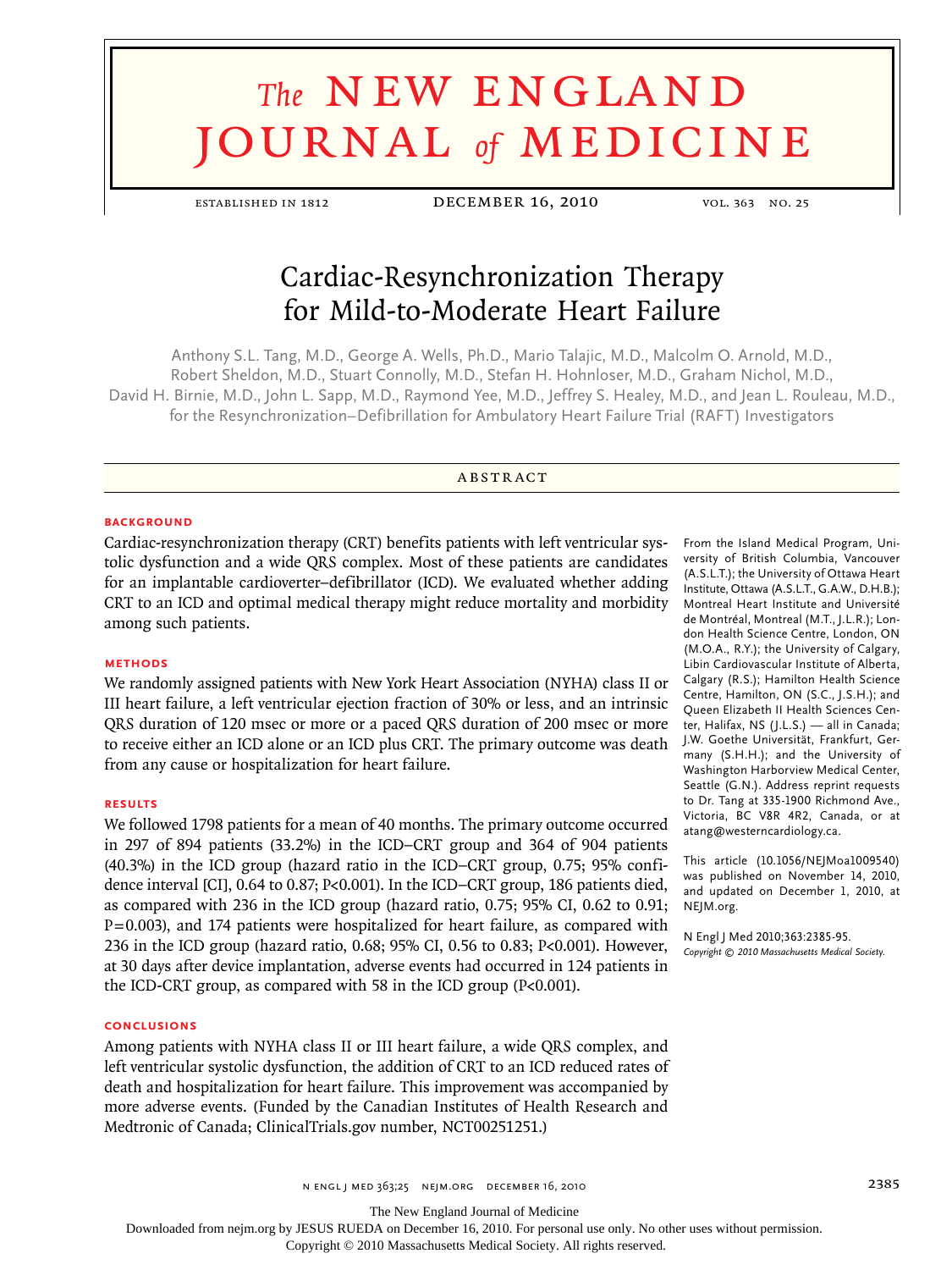HE USE OF IMPLANTABLE CARDIOverter–defibrillators (ICDs) improves survival among patients who have New York Heart Association (NYHA) class II or III heart failure with left ventricular systolic dysfunction despite optimal medical therapy.<sup>1</sup> Cardiac-resynchronization therapy (CRT) improves symptoms of heart failure, quality of life, exercise capacity,<sup>2-6</sup> and left ventricular function<sup>7</sup> when used in patients with NYHA functional class III or ambulatory class IV heart failure with a wide QRS complex. CRT has also been shown to reduce mortality among patients not receiving an ICD.<sup>8</sup> However, studies have not shown a survival benefit of CRT in patients with NYHA class II or III heart failure, left ventricular dysfunction, and a wide QRS complex who have been treated with optimal medical therapy and an ICD. Recent studies have shown that the use of CRT improves heart function in patients with mild (NYHA class I or II) heart failure and reduces the rate of hospitalization (or medical encounters) for heart failure.9,10 It is reasonable to hypothesize that CRT may slow the progression of heart failure and reduce mortality and morbidity among such patients.

We conducted a multicenter, double-blind, randomized, controlled study, called the Resynchronization–Defibrillation for Ambulatory Heart Failure Trial (RAFT), to determine whether the addition of CRT to an ICD and optimal medical therapy would reduce mortality and the rate of hospitalization for heart failure, as compared with an ICD and optimal medical therapy alone, among patients with NYHA class II or III symptoms, left ventricular systolic dysfunction, and a wide QRS complex.<sup>11</sup>

# METHODS

#### **Patients**

We enrolled patients at 24 centers in Canada, 8 centers in Europe and Turkey, and 2 centers in Australia. Eligible patients had NHYA class II or III symptoms of heart failure despite receiving optimal medical therapy, with a left ventricular ejection fraction of 30% or less from ischemic or nonischemic causes, an intrinsic QRS duration of 120 msec or more or a paced QRS duration of 200 msec or more, sinus rhythm or permanent atrial fibrillation or flutter with a controlled ven-

tricular rate (≤60 beats per minute at rest and ≤90 beats per minute during a 6-minute walk test) or planned atrioventricular-junction ablation after device implantation), and planned ICD implantation for indicated primary or secondary prevention of sudden cardiac death. Patients with a major coexisting illness or a recent cardiovascular event were excluded, as described previously.<sup>11</sup>

Initially, patients with NYHA class II or III heart failure were enrolled in the study. After clinical-trial data suggested a mortality benefit for CRT in patients with NYHA class III heart failure who had not undergone implantation of an ICD<sup>8</sup> and subsequent guideline changes,  $12,13$ the protocol was revised in February 2006 to include patients in NYHA class II only. All patients provided written informed consent.

#### **Study Procedures**

At baseline, all patients underwent a history taking and physical examination, including 12-lead electrocardiography, a 6-minute walk test, a quality-of-life assessment, and a medication evaluation to ensure that they were receiving optimal medical therapy with a beta-blocker, an angiotensin-converting–enzyme inhibitor or angiotensin-receptor blocker, spironolactone, aspirin, and statins, when appropriate.

Eligible patients were randomly assigned in a 1:1 ratio to receive an ICD or an ICD with CRT and were stratified according to clinical center, atrial rhythm (atrial fibrillation or flutter or sinus– atrial pacing), and a planned implantation of a single- or dual-chamber ICD.

We used commercially available transvenous leads and devices (Medtronic). A standard implantation technique was used with an emphasis on placing the left ventricular lead to the lateral or posterolateral wall of the left ventricle whenever possible. Programming of the device was standardized to minimize ventricular pacing in the ICD group, maximize ventricular pacing in the ICD–CRT group, and provide uniform arrhythmia detection and therapy. (Details regarding programming measures for the devices are provided in the Supplementary Appendix, available with the full text of this article at NEJM.org.)

Patients were seen at follow-up visits 1 month after device implantation and then every 6 months for at least 18 months until the end of the trial.

The New England Journal of Medicine

Downloaded from nejm.org by JESUS RUEDA on December 16, 2010. For personal use only. No other uses without permission.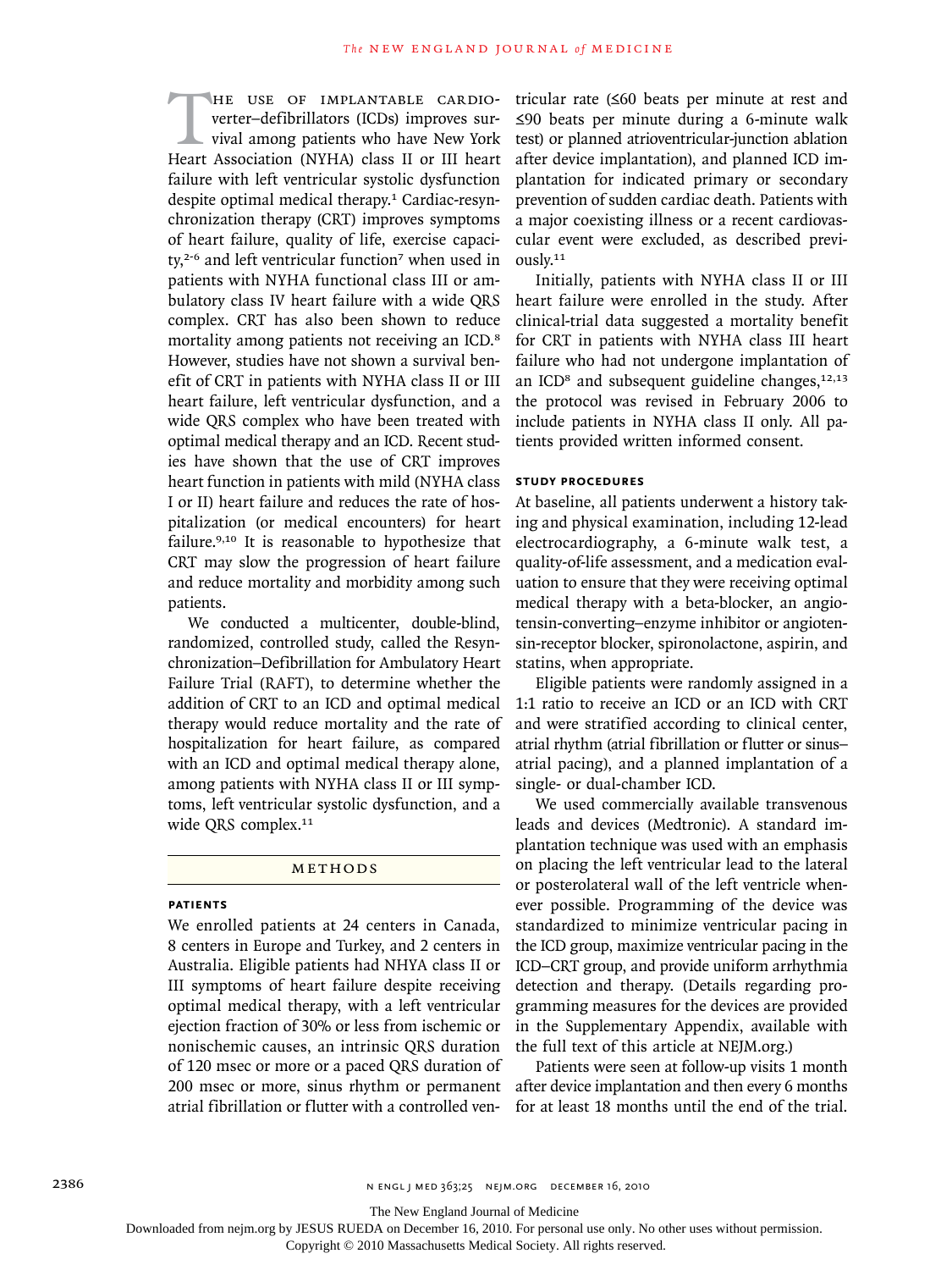At each follow-up visit, clinical assessment and device interrogation were performed.11 The patients and the general health care providers, including the team that was responsible for heartfailure management and reporting of clinical events, were unaware of assignments to the two study groups. Only the arrhythmia team (physicians and caregivers) that performed the device implantation and device management were aware of study-group assignments.

# **Outcome Measures**

The primary outcome was death from any cause or heart failure leading to hospitalization. Hospitalization for heart failure was defined as admission to a health care facility lasting more than 24 hours with symptoms of congestive heart failure and subsequent treatment for heart failure. Admissions for other medical problems that then developed into heart failure in the hospital were not classified as hospitalization for heart failure. An adjudication committee whose members were not aware of study-group assignments reviewed available documents and determined the cause of death and whether hospitalizations lasting more than 24 hours were due to the exacerbation of heart failure. All adverse events occurring within 30 days after ICD implantation were adjudicated as related or unrelated to the ICD.

The principal secondary outcomes included death from any cause at any time during the study, death from any cardiovascular cause, and hospitalization for heart failure among all patients, those with NYHA class II heart failure at baseline, and those with NYHA class III heart failure at baseline.

# **Study Oversight**

The executive committee conceived and designed the trial and wrote the first draft of the manuscript. The University of Ottawa Heart Institute Cardiovascular Research Methods Center coordinated the study and maintained the database. We received a university–industry peer-reviewed grant from the Canadian Institutes of Health Research. Medtronic of Canada was the industry partner that provided funding and CRT components for the study but did not participate in the conduct of the trial, the reporting of the data, or the decision to submit the manuscript for publication. The authors vouch for the accuracy and completeness of the reported data, as well as the fidelity of the study to the protocol and statistical analysis plan, which are available at NEJM.org.

# **Statistical Analysis**

All analyses were conducted according to the intention-to-treat principle. The study had a statistical power of 85% to detect a 25% relative reduction in the primary outcome, given a twosided alpha value of 0.05 and taking into consideration the expected rate of loss to follow-up and crossover.11 We used survival-analysis techniques to compare the two study groups with respect to the primary outcome and principal secondary outcomes. Survival in each of the two groups was summarized with the use of Kaplan–Meier product-limit estimates. We compared the survival curves using nonparametric log-rank tests. Hazard ratios and associated 95% confidence intervals were calculated with the use of the Cox proportional-hazards model.

We analyzed the primary and secondary outcomes for patients with NYHA class II or III heart failure separately, since patients in NYHA class III were enrolled only during the first part of the study, before the protocol was revised to include only patients in NYHA class II. Cox proportional-hazard models were used to test for interactions in the various planned subgroups. We used chi-square tests to compare the Kaplan– Meier (actuarial) rate of event-free survival at 5 years. We used the hazard ratio to calculate the number needed to treat in order to prevent one death or hospitalization for heart failure in one patient.14 Underlying assumptions for these statistical procedures were assessed (in particular, the proportional-hazards assumption). Analyses were conducted with the use of SAS software, version 9.2 (SAS Institute). Two planned interim analyses were conducted for the data and safety monitoring board. An O'Brien–Fleming alpha spending function was used to adjust the sample size for these interim analyses.

# **RESULTS**

# **Patients**

From January 2003 through February 2009, a total of 1798 patients were enrolled at 34 centers: 1617 patients in Canada, 137 in Europe and Turkey, and 44 in Australia. The clinical characteris-

The New England Journal of Medicine

Downloaded from nejm.org by JESUS RUEDA on December 16, 2010. For personal use only. No other uses without permission.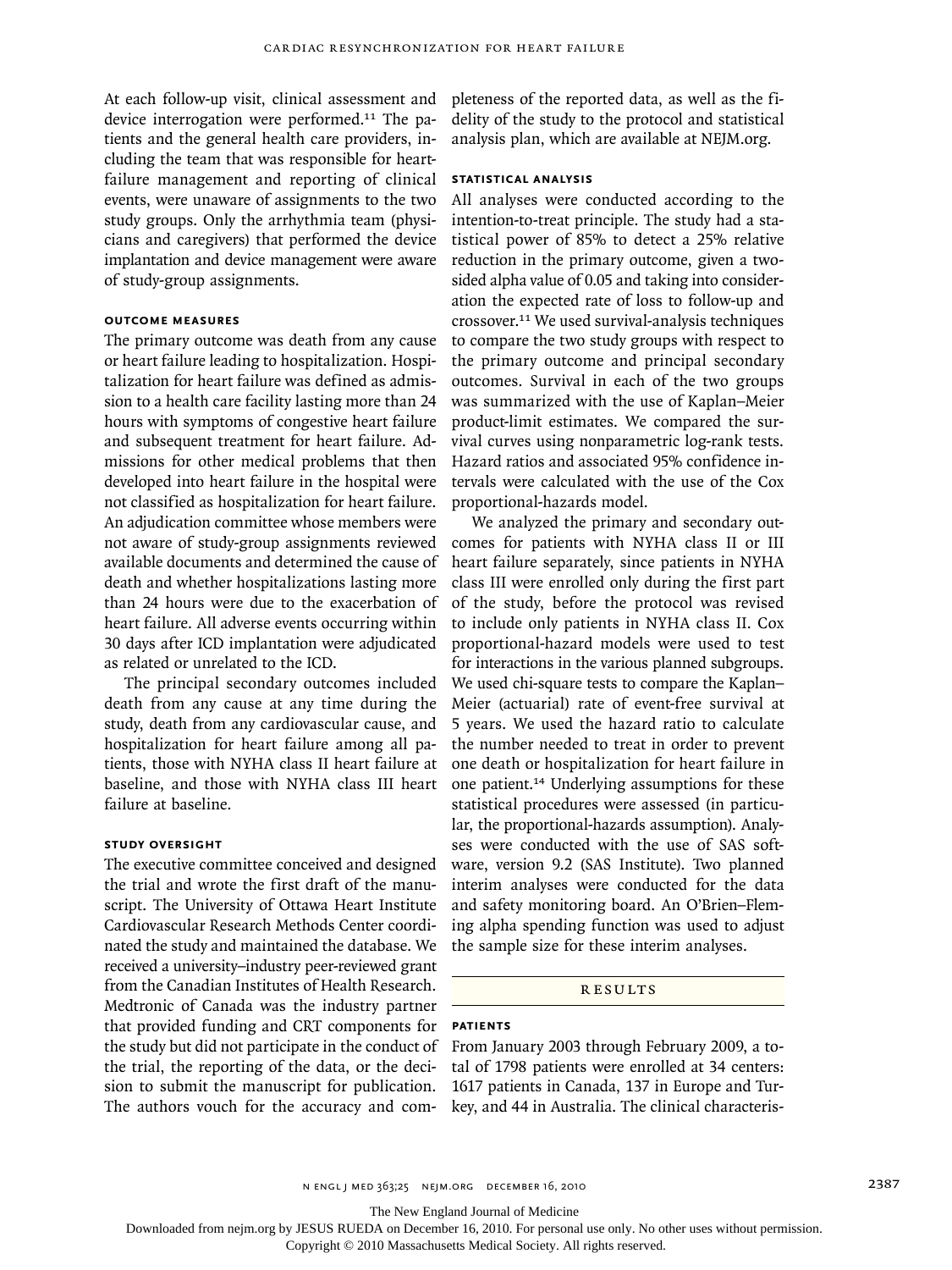tics of the patients at baseline were similar in the two groups (Table 1). The mean (±SD) follow-up period was 40±20 months for all patients and 44±18 months for surviving patients.

Of 904 patients in the ICD group, 899 (99.4%) underwent device implantation. Reasons for nonimplantation included 4 cases in which the patient or physician declined to participate and 1 case in which there was a lack of venous access. Of 894 patients in the ICD–CRT group, 888 (99.3%) underwent device implantation. Reasons for nonimplantation included 4 cases in which the patient died and 2 cases in which the patient or physician declined to participate. In the ICD–CRT group, a left ventricular lead was successfully implanted in 841 patients (94.7%) — in 802 during an initial attempt and in 39 during a subsequent attempt. Five patients (0.6%) in the ICD group either withdrew (4 patients) or were lost to follow-up (1 patient); 10 patients (1.1%) in the ICD–CRT group either withdrew (8 patients) or were lost to follow-up (2 patients).

| Table 1. Characteristics of the Patients at Baseline.*              |                           |                               |
|---------------------------------------------------------------------|---------------------------|-------------------------------|
| Variable                                                            | <b>ICD</b><br>$(N = 904)$ | <b>ICD-CRT</b><br>$(N = 894)$ |
| $Age - yr$                                                          | $66.2 + 9.4$              | $66.1 + 9.3$                  |
| Male sex - no. $(%)$                                                | 732 (81.0)                | 758 (84.8)                    |
| Underlying heart disease - no. (%)                                  |                           |                               |
| Ischemic heart disease                                              | 587 (64.9)                | 614 (68.7)                    |
| Nonischemic heart disease                                           | 317(35.1)                 | 280 (31.3)                    |
| NYHA class - no. (%)                                                |                           |                               |
| Class II                                                            | 730 (80.8)                | 708 (79.2)                    |
| Class III                                                           | 174 (19.2)                | 186 (20.8)                    |
| Left ventricular ejection fraction - %                              | $22.6 \pm 5.1$            | $22.6 \pm 5.4$                |
| Atrial rhythm - no. (%)                                             |                           |                               |
| Permanent atrial fibrillation or flutter                            | 115(12.7)                 | 114 (12.8)                    |
| Sinus or atrial paced                                               | 789 (87.3)                | 780 (87.2)                    |
| Hypertension - no. (%)                                              | 397 (43.9)                | 402 (45.0)                    |
| Diabetes mellitus - no. (%)                                         | 313 (34.6)                | 293 (32.8)                    |
| Previous percutaneous coronary intervention - no. (%)               | 208 (23.0)                | 220 (24.6)                    |
| Previous CABG - no. (%)                                             | 313 (34.6)                | 293 (32.8)                    |
| Current cigarette smoking — no. (%)                                 | 127 (14.0)                | 121(13.5)                     |
| Peripheral vascular disease - no. (%)                               | 90 (10.0)                 | 88 (9.8)                      |
| Hospitalization for heart failure in the previous 6 mo - no. $(\%)$ | 223(24.7)                 | 238(26.6)                     |
| <b>ORS</b> duration                                                 |                           |                               |
| Intrinsic                                                           |                           |                               |
| No. of patients                                                     | 837                       | 826                           |
| Mean - msec                                                         | $158.3 \pm 24.0$          | $157 \pm 23.6$                |
| Paced                                                               |                           |                               |
| No. of patients                                                     | 67                        | 68                            |
| Mean - msec                                                         | $210.3 \pm 18.3$          | $206.5 \pm 24.0$              |
| QRS morphologic type - no. (%)                                      |                           |                               |
| Right bundle-branch block                                           | 93 (10.3)                 | 68 (7.6)                      |
| Left bundle-branch block                                            | 643 (71.1)                | 652 (72.9)                    |
| <b>NIVCD</b>                                                        | 101 (11.2)                | 106 (11.9)                    |
| Ventricular paced                                                   | 67(7.4)                   | 68 (7.6)                      |

The New England Journal of Medicine

Downloaded from nejm.org by JESUS RUEDA on December 16, 2010. For personal use only. No other uses without permission.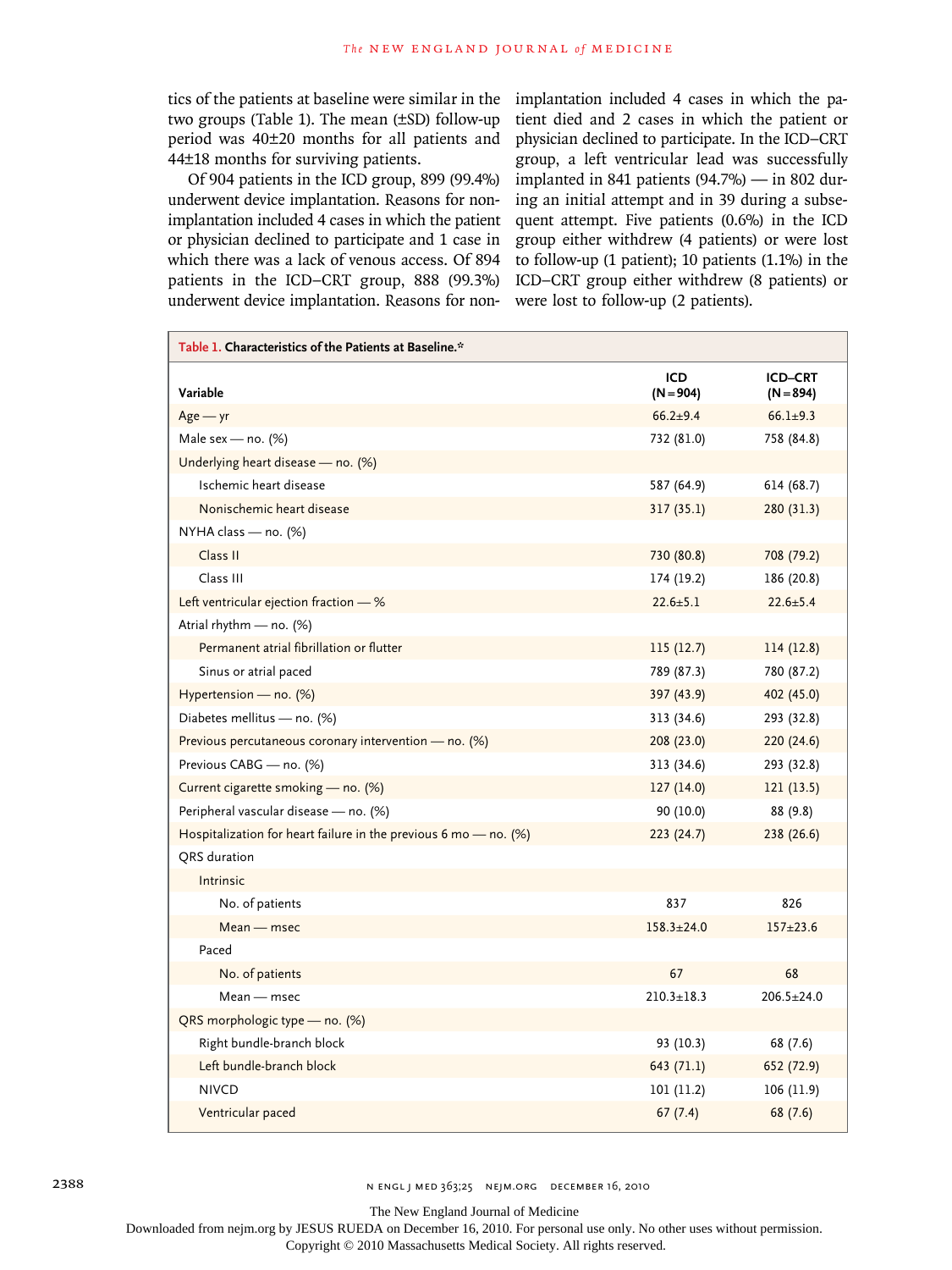| Table 1. (Continued.)                |                           |                               |
|--------------------------------------|---------------------------|-------------------------------|
| Variable                             | <b>ICD</b><br>$(N = 904)$ | <b>ICD-CRT</b><br>$(N = 894)$ |
| Medication - no. (%)                 |                           |                               |
| Beta-blocker                         | 805 (89.0)                | 808 (90.4)                    |
| <b>ACE</b> inhibitor or ARB          | 878 (97.1)                | 859 (96.1)                    |
| Spironolactone                       | 378 (41.8)                | 372 (41.6)                    |
| Digoxin                              | 319 (35.3)                | 301 (33.7)                    |
| Aspirin                              | 622 (68.8)                | 584 (65.3)                    |
| Warfarin                             | 298 (33.0)                | 310 (34.7)                    |
| Clopidogrel                          | 145 (16.0)                | 134 (15.0)                    |
| Statin                               | 618 (68.4)                | 607 (67.9)                    |
| <b>Diuretic</b>                      | 756 (83.6)                | 757 (84.7)                    |
| Calcium-channel blocker              | 83 (9.2)                  | 101(11.3)                     |
| Amiodarone                           | 124(13.7)                 | 140(15.7)                     |
| Other antiarrhythmia drug            | 8(0.9)                    | 12(1.3)                       |
| Distance on 6-minute walk test       |                           |                               |
| No. of patients                      | 765                       | 789                           |
| $Mean - m$                           | $354.9 \pm 110.1$         | $351.3 \pm 106.7$             |
| Estimated glomerular filtration rate |                           |                               |
| No. of patients                      | 897                       | 885                           |
| $Mean - %$                           | $60.8 + 21.9$             | $59.5 \pm 19.8$               |
| Rate - ml/min/1.73 m <sup>2</sup>    |                           |                               |
| $<$ 30 — no. (%)                     | 63 (7.0)                  | 57(6.4)                       |
| $30 - 59 - no.$ (%)                  | 383 (42.7)                | 398 (45.0)                    |
| ≥60 — no. (%)                        | 451 (50.3)                | 430 (48.6)                    |

\* Plus–minus values are means ±SD. ACE denotes angiotensin-converting enzyme, ARB angiotensin-receptor blocker, CABG coronary-artery bypass grafting, CRT cardiac-resynchronization therapy, ICD implantable cardioverter–defibrillator, and NIVCD nonspecific intraventricular conduction delay.

A total of 12 patients underwent cardiac transplantation during the course of the study (5 in the ICD group and 7 in the ICD–CRT group) before reaching the primary outcome. In the ICD group, the numbers of patients who crossed over and received CRT in addition to an ICD were 36 (4.0%) before the occurrence of a primary outcome and 60 (6.6%) after hospitalization for heart failure. In the ICD–CRT group, 53 patients (6.0%) did not receive CRT (47 in whom the left ventricular lead failed and 6 in whom the lead malfunctioned). Details about the study groups are provided in the Supplementary Appendix.

# **Outcomes**

The primary outcome, death or hospitalization for heart failure, occurred in 364 of 904 patients (40.3%) in the ICD group, as compared with 297 of 894 patients (33.2%) in the ICD–CRT group. The time to the occurrence of the primary outcome was significantly prolonged in the ICD– CRT group (hazard ratio, 0.75; 95% confidence interval [CI], 0.64 to 0.87; P<0.001) (Table 2 and Fig. 1A).

During the course of the trial, 422 of the 1798 patients in the two study groups (23.5%) died. In the ICD–CRT group, the 5-year actuarial rate of death was 28.6%, as compared with 34.6% in the ICD group. The time until death was significantly prolonged (relative risk reduction, 25%) in the ICD–CRT group (hazard ratio, 0.75; 95% CI, 0.62 to 0.91; P=0.003) (Table 2 and Fig. 1B). These findings meant that 14 patients would need to be treated for 5 years with ICD and CRT

The New England Journal of Medicine

Downloaded from nejm.org by JESUS RUEDA on December 16, 2010. For personal use only. No other uses without permission.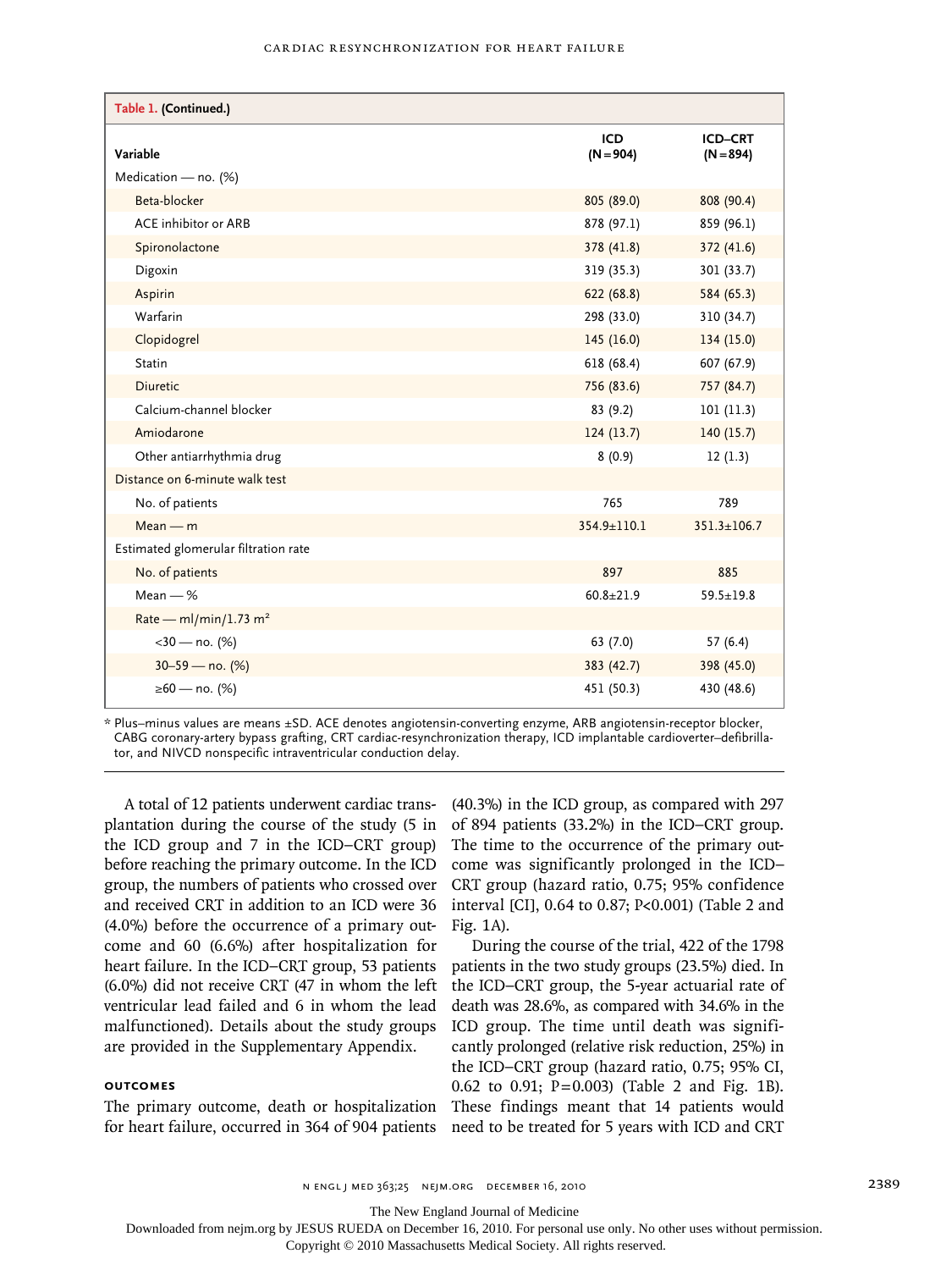**Table 2. Risk of Death or Hospitalization for Heart Failure among All Patients and According to New York Heart Association (NYHA) Category.**

| Outcome                                                        | ICD<br>$(N = 904)$ | <b>ICD-CRT</b><br>$(N = 894)$ | Hazard Ratio<br>(95% CI) | P Value |
|----------------------------------------------------------------|--------------------|-------------------------------|--------------------------|---------|
|                                                                |                    |                               |                          |         |
|                                                                | no. (%)            |                               |                          |         |
| All patients                                                   |                    |                               |                          |         |
| Primary outcome: death or hospitalization<br>for heart failure | 364 (40.3)         | 297 (33.2)                    | $0.75(0.64 - 0.87)$      | < 0.001 |
| Secondary outcomes                                             |                    |                               |                          |         |
| Death from any cause                                           | 236(26.1)          | 186(20.8)                     | $0.75(0.62 - 0.91)$      | 0.003   |
| Death from cardiovascular cause                                | 162 (17.9)         | 130 (14.5)                    | $0.76(0.60 - 0.96)$      | 0.02    |
| Hospitalization for heart failure                              | 236(26.1)          | 174(19.5)                     | $0.68(0.56 - 0.83)$      | < 0.001 |
| Patients in NYHA class II                                      |                    |                               |                          |         |
| No. of patients                                                | 730                | 708                           |                          |         |
| Primary outcome: death or hospitalization<br>for heart failure | 253 (34.7)         | 193 (27.3)                    | $0.73(0.61 - 0.88)$      | 0.001   |
| Secondary outcomes                                             |                    |                               |                          |         |
| Death from any cause                                           | 154 (21.1)         | 110(15.5)                     | $0.71(0.56 - 0.91)$      | 0.006   |
| Death from cardiovascular cause                                | 100(13.7)          | 74 (10.5)                     | $0.73(0.54 - 0.99)$      | 0.04    |
| Hospitalization for heart failure                              | 159 (21.8)         | 115 (16.2)                    | $0.70(0.55 - 0.89)$      | 0.003   |
| <b>Patients in NYHA class III</b>                              |                    |                               |                          |         |
| No. of patients                                                | 174                | 186                           |                          |         |
| Primary outcome: death or hospitalization<br>for heart failure | 111(63.8)          | 104(55.9)                     | $0.76(0.58 - 0.99)$      | 0.04    |
| Secondary outcomes                                             |                    |                               |                          |         |
| Death from any cause                                           | 82(47.1)           | 76 (40.9)                     | $0.79(0.58 - 1.08)$      | 0.14    |
| Death from cardiovascular cause                                | 62 (35.6)          | 56 (30.1)                     | $0.77(0.54 - 1.10)$      | 0.15    |
| Hospitalization for heart failure                              | 77 (44.3)          | 59 (31.7)                     | $0.63(0.45 - 0.88)$      | 0.006   |

in order to prevent 1 death. Similarly, we observed a 24% relative reduction in the risk of death from a cardiovascular cause among patients in the ICD–CRT group (hazard ratio, 0.76; 95% CI, 0.60 to 0.96; P=0.02).

A total of 1018 patients (56.6%) were hospitalized at least once during follow-up (509 patients in each group); the majority of these hospitalizations were for cardiovascular reasons. A total of 404 patients in the ICD group and 423 in the ICD–CRT group were hospitalized for a cardiac cause (hazard ratio for the ICD–CRT group, 1.04;  $P=0.56$ ). The number of patients who were hospitalized for heart failure was lower in the ICD–CRT group, with 174 patients hospitalized (19.5%), as compared with 236 (26.1%) in the ICD group (hazard ratio, 0.68; 95% CI, 0.56 to 0.83; P<0.001). These findings

meant that 11 patients would need to be treated for 5 years with an ICD and CRT to prevent 1 hospitalization for heart failure. However, the number of device-related hospitalizations was higher in the ICD–CRT group, with 179 hospitalizations (20.0%), as compared with 110 (12.2%) in the ICD group (hazard ratio, 1.68; 95% CI, 1.32 to 2.13; P<0.001).

# **Subgroup Analyses**

We conducted prespecified analyses of the relationship between outcome and NYHA class. Overall, 20% of patients had NYHA class III heart failure at study entry. Among patients with NYHA class II heart failure and among those with class III heart failure, the two study interventions were associated with similar reductions in the risk of death or hospitalization for heart

The New England Journal of Medicine

Downloaded from nejm.org by JESUS RUEDA on December 16, 2010. For personal use only. No other uses without permission.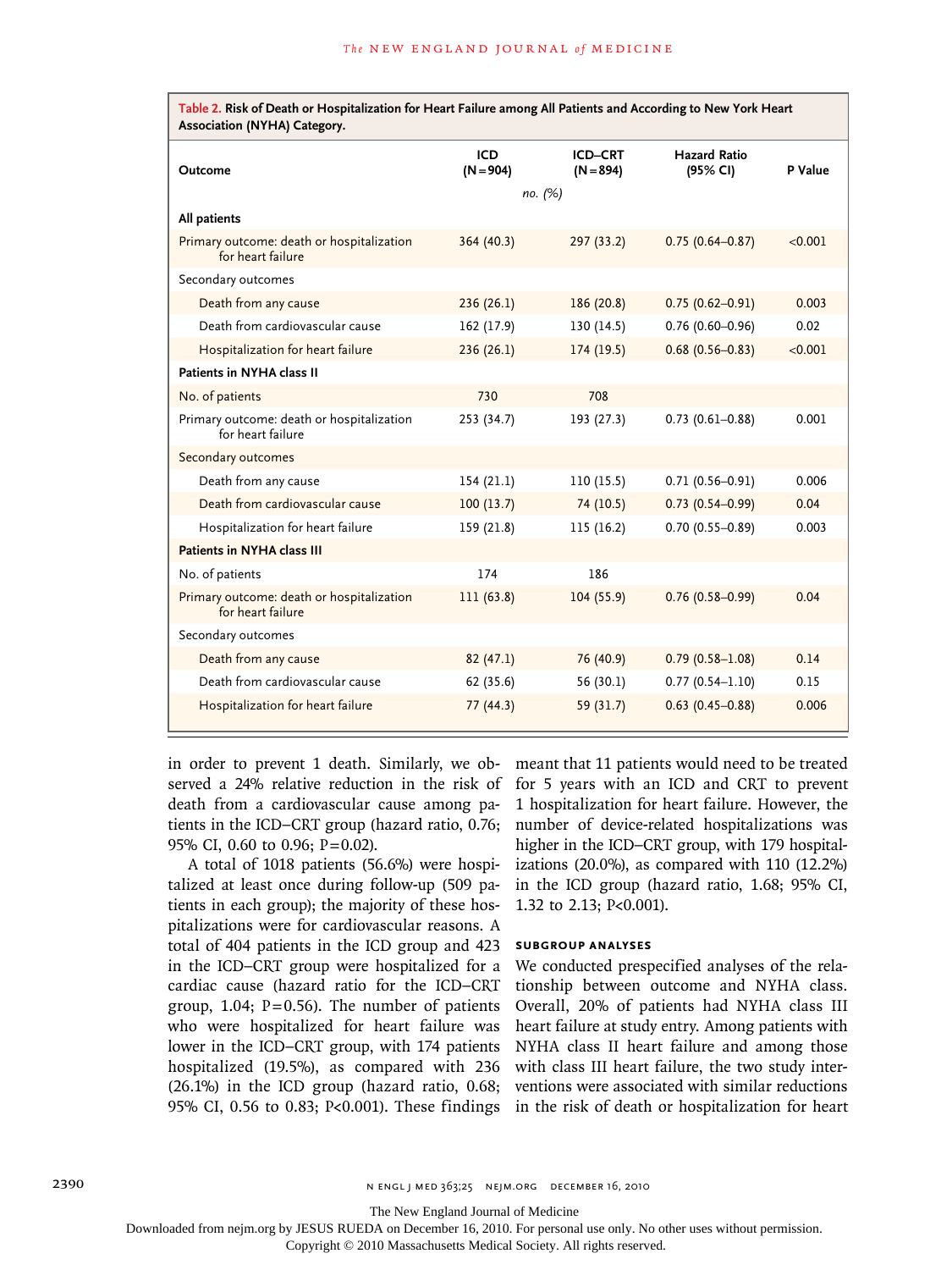failure ( $P=0.91$  for interaction), death from any cause, and hospitalization for heart failure (Table 2 and Fig. 2).

The effects of treatment on 11 prespecified subgroups are shown in Figure 3. There was a significant interaction between treatment and QRS duration ( $P=0.003$ ), with ICD–CRT therapy being more effective in patients with an intrinsic QRS duration of 150 msec or more (hazard ratio, 0.59; 95% CI, 0.48 to 0.73) than in either patients with an intrinsic QRS duration of less than 150 msec (hazard ratio, 0.99; 95% CI, 0.77 to 1.27;  $P = 0.002$  for interaction) or patients with a paced QRS duration of 200 msec or more (hazard ratio, 1.07; 95% CI, 0.63 to 1.84; P=0.03 for interaction). There was also a weak interaction between treatment and QRS morphologic type  $(P=0.046)$  such that patients with left bundlebranch block appeared to have a greater benefit than patients with nonspecific intraventricular conduction delay  $(P=0.04$  for interaction). Patients with ischemic or nonischemic causes of heart failure had a similar benefit from ICD–CRT.

# **Adverse Events**

One death from worsening heart failure occurred in the ICD group within 24 hours after device implantation. During the first 30 days after device implantation, there were 118 device- or implantation-related complications among the 888 patients receiving ICD–CRT, as compared with 61 of 899 patients in the ICD group (P<0.001). These complications included hemothorax or pneumothorax in 8 patients (0.9%) in the ICD group and 11 patients (1.2%) in the ICD– CRT group, device-pocket hematoma requiring intervention in 11 patients (1.2%) in the ICD group and 14 (1.6%) in the ICD–CRT group, device-pocket infection requiring intervention in 16 patients (1.8%) in the ICD group and 21 patients (2.4%) in the ICD–CRT group, lead dislodgement requiring intervention in 20 patients (2.2%) in the ICD group and 61 patients (6.9%) in the ICD–CRT group, device-pocket problems requiring revision in 1 patient (0.1%) in the ICD group and 4 patients (0.5%) in the ICD–CRT group, and coronary sinus dissection in 11 patients (1.2%) in the ICD–CRT group.

# Discussion

We found that the addition of CRT to an ICD and optimal medical therapy reduced rates of death in the quality of life and exercise capacity, $2-6$  and



**Figure 1. Kaplan–Meier Estimates of Death or Hospitalization for Heart Failure (Composite Primary Outcome) and Death from Any Cause.**

Panel A shows the probability of the primary outcome among patients who were receiving optimal medical therapy along with cardiac-resynchronization therapy (CRT) plus an implantable cardioverter–defibrillator (ICD), as compared with those receiving an ICD alone. The probability of event-free survival at 5 years was 0.576 in the ICD–CRT group and 0.487 in the ICD group. Panel B shows the probability of death from any cause in each group, with a probability of survival at 5 years of 0.714 in the ICD–CRT group and 0.654 in the ICD group.

and hospitalization for heart failure among patients with mild-to-moderate heart failure, a reduced left ventricular ejection fraction, and a wide QRS complex. Previous clinical trials have shown the benefits of CRT in patients who have more advanced heart failure with left ventricular systolic dysfunction and a wide QRS complex, including a reduction in symptoms, improvement

n engl j med 363;25 nejm.org december 16, 2010 2391

The New England Journal of Medicine

Downloaded from nejm.org by JESUS RUEDA on December 16, 2010. For personal use only. No other uses without permission.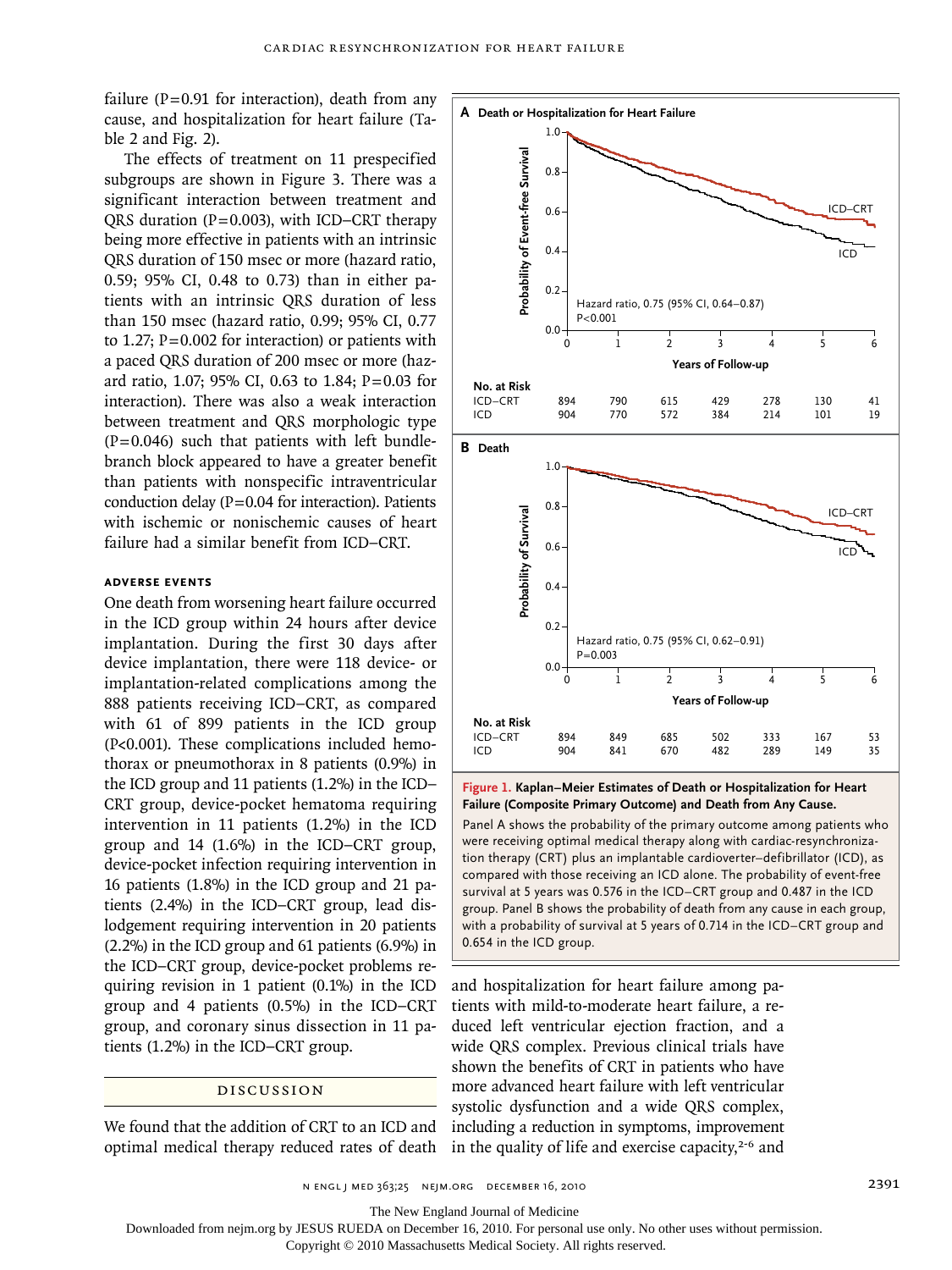

Shown is the probability of the composite primary outcome for patients who were receiving optimal medical therapy along with cardiacresynchronization therapy (CRT) plus an implantable cardioverter–defibrillator (ICD), as compared with those receiving an ICD alone, and who at baseline had either NYHA class II heart failure (Panel A) or class III heart failure (Panel B). Also shown is the probability of death from any cause among patients who at baseline had either NYHA class II heart failure (Panel C) or class III heart failure (Panel D).

> a reduction in hospitalization for heart failure.<sup>8,15</sup> Furthermore, CRT can lead to left ventricular reverse remodeling in patients with advanced heart failure and those with milder heart failure, resulting in an improved ejection fraction,<sup>9,10</sup> a reduced left ventricular size,<sup>7,16</sup> and reduced mitral regurgitation<sup>17</sup> without increasing ventricular oxidative metabolism.18,19 Three clinical trials have studied the effect of CRT on rates of death and heart-failure events among patients with heart failure. Two trials included patients with moderate-to-severe NYHA class III and ambulatory class IV heart failure, and the other trial included

outcome was a composite of death from any cause and hospitalization for heart failure, which was an adjudicated event. We believe this outcome measure is clinically relevant and allows assessment of the effect of the therapy on health care utilization.

less symptomatic patients with NYHA class I or CRT, in addition to optimal medical therapy, had II heart failure.<sup>8,15,20</sup> In our trial, the primary a relative reduction of 36% in the rate of death, Previously, three trials have had sufficient statistical power to examine the effect of CRT on mortality. In the Comparison of Medical Therapy, Pacing, and Defibrillation in Heart Failure (COMPANION) trial, patients with left ventricular dysfunction, a wide QRS complex, and severe heart-failure symptoms who received an ICD and

The New England Journal of Medicine

Downloaded from nejm.org by JESUS RUEDA on December 16, 2010. For personal use only. No other uses without permission.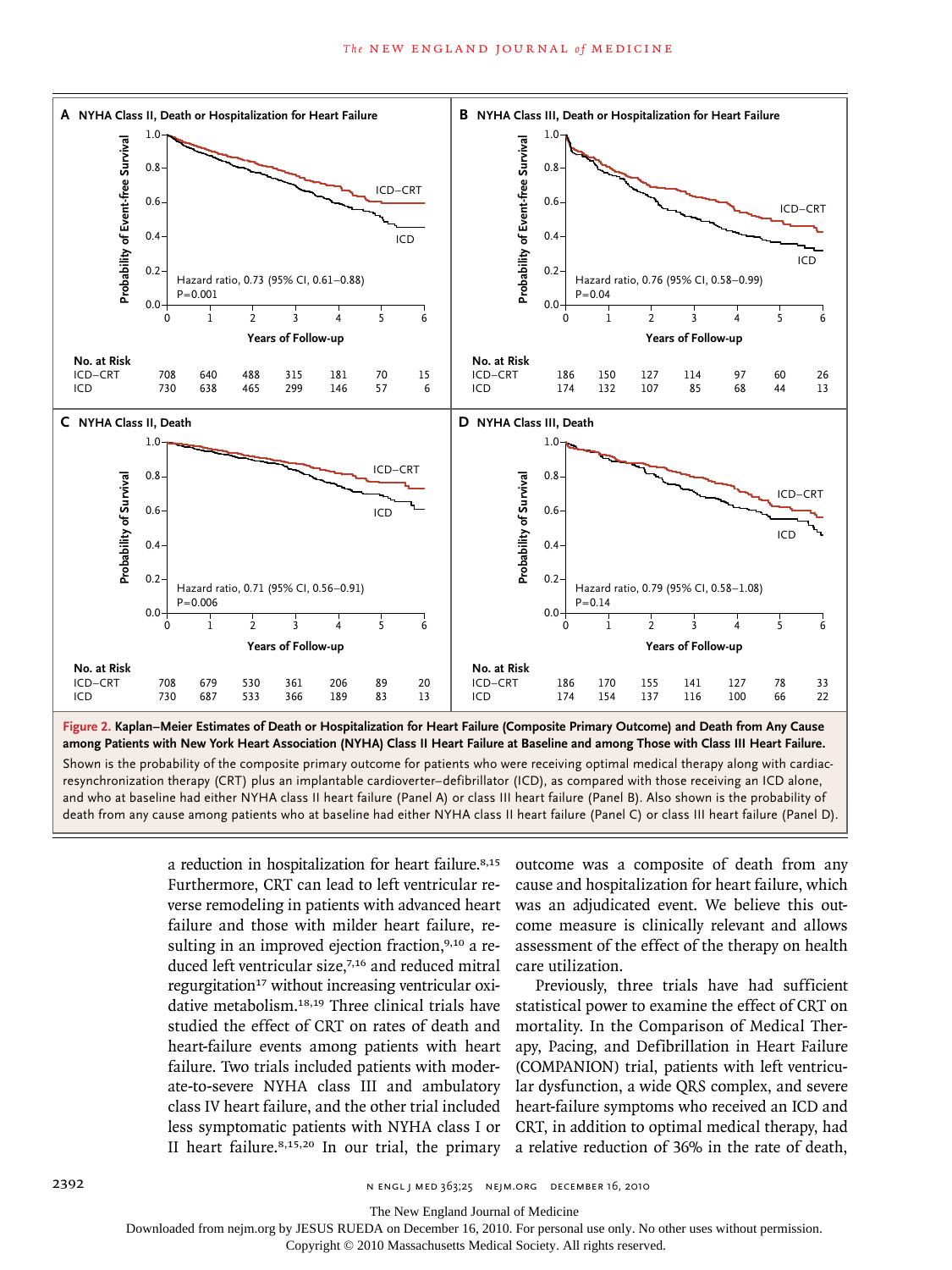#### Cardiac Resynchronization for Heart Failure

| Subgroup                                                                                               | No./Total No.                              | Hazard Ratio (95% CI)                                                          | P Value for<br>Interaction |  |
|--------------------------------------------------------------------------------------------------------|--------------------------------------------|--------------------------------------------------------------------------------|----------------------------|--|
| Age                                                                                                    |                                            |                                                                                | 0.75                       |  |
| $<$ 65 yr                                                                                              | 241/763                                    | ₩                                                                              |                            |  |
| $\geq 65$ yr                                                                                           | 420/1035                                   | -8-                                                                            |                            |  |
| Sex                                                                                                    |                                            |                                                                                | 0.09                       |  |
| Male                                                                                                   | 573/1490                                   | - 1                                                                            |                            |  |
| Female                                                                                                 | 88/308                                     |                                                                                |                            |  |
| NYHA class                                                                                             |                                            |                                                                                | 0.91                       |  |
| Ш                                                                                                      | 446/1438                                   | - 1                                                                            |                            |  |
| III                                                                                                    | 215/360                                    | — T-                                                                           |                            |  |
| Underlying heart disease                                                                               |                                            |                                                                                | 0.90                       |  |
| Ischemic                                                                                               | 498/1201                                   | -9                                                                             |                            |  |
| Nonischemic                                                                                            | 163/597                                    |                                                                                |                            |  |
| QRS duration                                                                                           |                                            |                                                                                | 0.003                      |  |
| Intrinsic QRS <150 msec                                                                                | 248/627                                    |                                                                                |                            |  |
| Intrinsic QRS ≥150 msec                                                                                | 359/1036                                   | — <b>—</b>                                                                     |                            |  |
| Paced QRS ≥200 msec                                                                                    | 54/135                                     |                                                                                |                            |  |
| Left ventricular ejection fraction                                                                     |                                            |                                                                                | 0.05                       |  |
| $<$ 20%                                                                                                | 175/431                                    |                                                                                |                            |  |
| $\geq$ 20%                                                                                             | 486/1367                                   |                                                                                |                            |  |
| QRS morphologic features                                                                               |                                            |                                                                                | 0.046                      |  |
| Right bundle-branch block                                                                              | 70/161                                     |                                                                                |                            |  |
| Left bundle-branch block                                                                               | 449/1295                                   |                                                                                |                            |  |
| <b>NIVCD</b>                                                                                           | 88/207                                     |                                                                                |                            |  |
| Paced                                                                                                  | 54/135                                     |                                                                                |                            |  |
| Atrial rhythm                                                                                          |                                            |                                                                                | 0.14                       |  |
| Permanent atrial fibrillation or flutter                                                               | 104/229                                    |                                                                                |                            |  |
| Sinus or atrial paced                                                                                  | 557/1569                                   | - -                                                                            |                            |  |
| <b>Diabetes</b>                                                                                        |                                            |                                                                                | 0.22                       |  |
| Yes                                                                                                    | 258/606                                    |                                                                                |                            |  |
| No                                                                                                     | 403/1192                                   |                                                                                |                            |  |
| Hypertension                                                                                           |                                            |                                                                                | 0.84                       |  |
| Yes                                                                                                    | 292/799                                    | —∎–                                                                            |                            |  |
| No                                                                                                     | 369/999                                    | ╼                                                                              |                            |  |
| <b>Estimated GFR</b>                                                                                   |                                            |                                                                                | 0.70                       |  |
| <60 ml/min/1.73 m <sup>2</sup>                                                                         | 407/900                                    | ╼▆╼                                                                            |                            |  |
|                                                                                                        |                                            | -<br>-∎                                                                        |                            |  |
| ≥60 ml/min/1.73 m <sup>2</sup>                                                                         | 250/882                                    |                                                                                |                            |  |
| All patients                                                                                           |                                            | - 1                                                                            |                            |  |
|                                                                                                        |                                            | ┑<br>0.5<br>0.2<br>$\frac{1}{2}$<br>$\frac{1}{5}$<br>0.1<br>10<br>$\mathbf{1}$ |                            |  |
|                                                                                                        | <b>ICD-CRT Better</b><br><b>ICD Better</b> |                                                                                |                            |  |
| Figure 2. Subgroup Applyces of Death or Hospitalization for Heart Failure (Composite Drimary Outseana) |                                            |                                                                                |                            |  |

**Figure 3. Subgroup Analyses of Death or Hospitalization for Heart Failure (Composite Primary Outcome).**

Hazard ratios and 95% confidence intervals are shown for the primary outcome in each prespecified subgroup. GFR denotes glomerular filtration rate, NIVCD nonspecific intraventricular conduction delay, and NYHA New York Heart Association.

medical treatment alone  $(P=0.003)$ . In the Car- NYHA class II or III heart failure and left ven-(36%) was observed among similar patients who in addition to that provided by ICD. had not undergone ICD implantation but who had received a CRT pacing device, as compared of death from any cause associated with the use with those receiving optimal medical therapy of CRT in addition to ICD and optimal medical  $(P=0.002)$ . Until now there has been no evidence therapy. The relative risk of death was reduced by that CRT offers a survival benefit beyond that 25%, resulting in an absolute mortality reduction

as compared with patients receiving optimal provided by an ICD. Since most patients with diac Resynchronization–Heart Failure (CARE-HF) tricular systolic dysfunction are also candidates trial (ClinicalTrials.gov number, NCT00318357), for ICD therapy,<sup>1,20-22</sup> it would be important to the same relative reduction in the rate of death know whether CRT can offer a survival benefit

We found a significant reduction in the rate

n engl j med 363;25 nejm.org december 16, 2010 2393

The New England Journal of Medicine

Downloaded from nejm.org by JESUS RUEDA on December 16, 2010. For personal use only. No other uses without permission.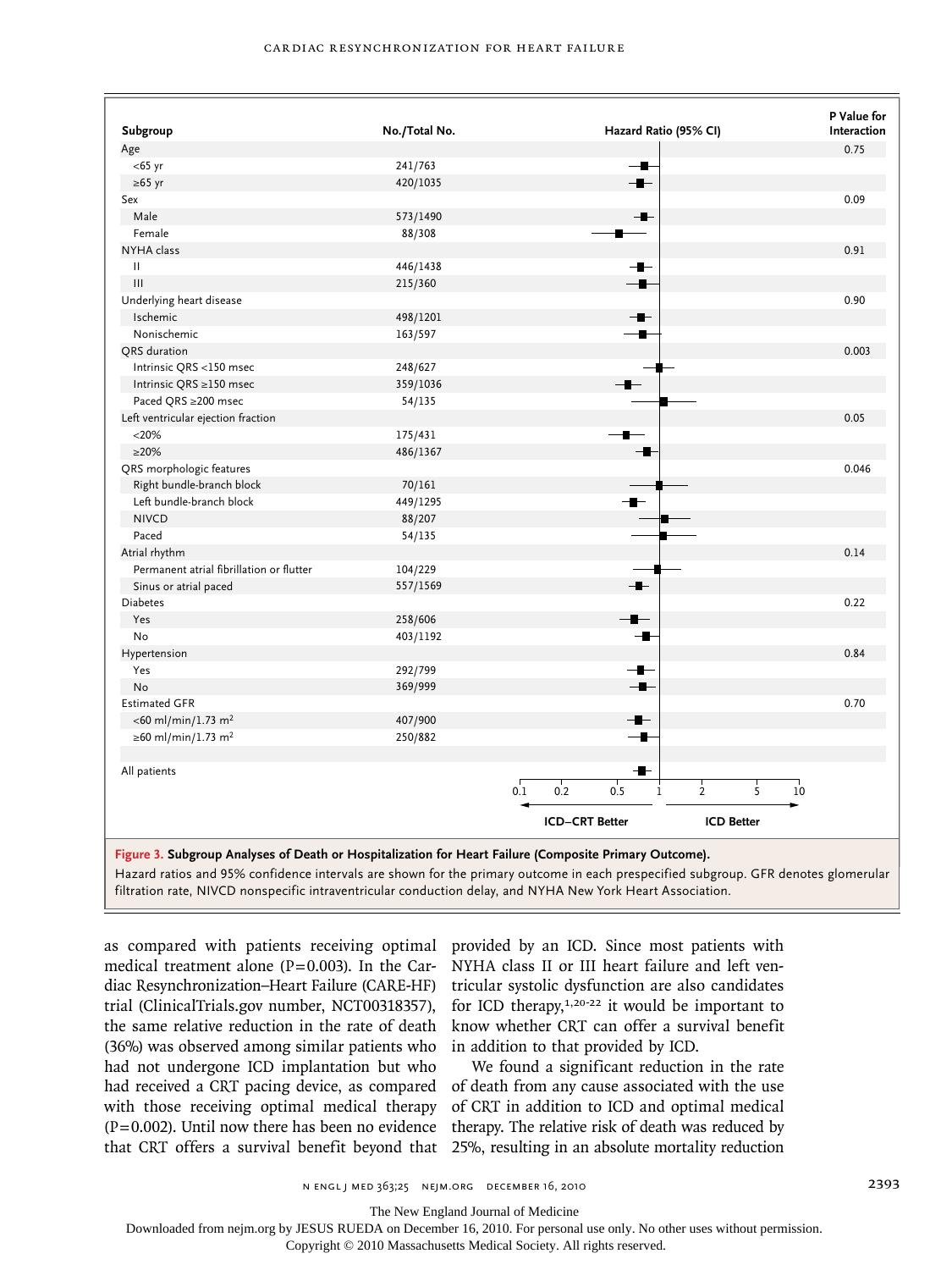of 6 percentage points at 5 years. The Multicenter Automatic Defibrillator Implantation Trial–Cardiac Resynchronization Therapy (MADIT–CRT; NCT00180271) did not show a survival benefit for CRT when used in addition to an ICD and optimal medical therapy in patients with mild NYHA class I or II heart failure, although a reduction in heart-failure medical encounters was observed with CRT.10 Possible reasons for the differences in mortality between our study and MADIT–CRT are that our trial had more complete and longer follow-up and that patients in our trial had slightly more advanced disease with a slightly lower left ventricular ejection fraction, and a higher proportion of our patients had ischemic heart disease.

In our study, the only significant interaction between treatment and subgroup was the QRS duration, with an intrinsic QRS duration of 150 msec or more associated with an increased benefit of ICD combined with CRT. Although the results of this subgroup analysis should be interpreted with caution, our findings concur with those of MADIT–CRT and deserve further research. It is reassuring that the effect of CRT was similar for patients with NYHA class II heart failure and those with class III heart failure, with no statistical interaction between treatment and subgroup.

ventricular lead implantation and ongoing care of patients with CRT are not without challenges. The rate of adverse events within 30 days after device implantation was significantly higher among patients in the ICD–CRT group than among those in the ICD group and was consistent with the rates in other studies.<sup>23,24</sup> Left ventricular lead dislodgement and an increased rate of infection remain significant problems. Although many of these adverse events did not have substantial long-term consequences, they may prolong hospitalization. Indeed, the rate of device-related hospitalization was higher in the ICD–CRT group than in the ICD group, in part because of more rapid battery drainage in the earlier models of ICD–CRT devices.

In conclusion, the addition of CRT to the use of an ICD and optimal medical therapy reduced rates of death and hospitalization for heart failure among patients who had NYHA class II or III heart failure with left ventricular systolic dysfunction and a wide QRS complex. These findings support the use of CRT along with an ICD and medical therapy in patients with NYHA class II or III heart failure, left ventricular systolic dysfunction, and a wide QRS complex.

Supported by the Canadian Institutes of Health Research and

Disclosure forms provided by the authors are available with

Our study also serves as a reminder that left the full text of this article at NEJM.org.

#### **References**

**1.** Bardy GH, Lee KL, Mark DB, et al. Amiodarone or an implantable cardioverter–defibrillator for congestive heart failure. N Engl J Med 2005;352:225-37. [Erratum, N Engl J Med 2005;352:2146.] **2.** Cazeau S, Leclercq C, Lavergne T, et al. Effects of multisite biventricular pacing in patients with heart failure and intraventricular conduction delay. N Engl J Med 2001;344:873-80.

**3.** Auricchio A, Stellbrink C, Sack S, et al. Long-term clinical effect of hemodynamically optimized cardiac resynchronization therapy in patients with heart failure and ventricular conduction delay. J Am Coll Cardiol 2002;39:2026-33.

**4.** Abraham WT, Fisher WG, Smith AL, et al. Cardiac resynchronization in chronic heart failure. N Engl J Med 2002;346: 1845-53.

**5.** Higgins SL, Hummel JD, Niazi IK, et al. Cardiac resynchronization therapy for the treatment of heart failure in patients with intraventricular conduction delay and malignant ventricular tachyarrhythmias. J Am Coll Cardiol 2003;42:1454-9.

**6.** Young JB, Abraham WT, Smith AL, et al. Combined cardiac resynchronization and implantable cardioversion defibrillation in advanced chronic heart failure: the MIRACLE ICD Trial. JAMA 2003;289:2685- 94.

Medtronic of Canada.

**7.** Sutton MG, Plappert T, Hilpisch KE, et al. Sustained reverse left ventricular structural remodeling with cardiac resynchronization at one year is a function of etiology: quantitative Doppler echocardiographic evidence from the Multicenter InSync Randomized Clinical Evaluation (MIRACLE). Circulation 2006;113:266-72. **8.** Cleland JG, Daubert JC, Erdmann E,

et al. The effect of cardiac resynchronization on morbidity and mortality in heart failure. N Engl J Med 2005;352:1539-49.

**9.** Linde C, Abraham WT, Gold MR, et al. Randomized trial of cardiac resynchronization in mildly symptomatic heart failure patients and in asymptomatic patients with left ventricular dysfunction and previous heart failure symptoms. J Am Coll Cardiol 2008;52:1834-43.

**10.** Moss AJ, Hall WJ, Cannom DS, et al.

Cardiac-resynchronization therapy for the prevention of heart-failure events. N Engl J Med 2009;361:1329-38.

**11.** Tang AS, Wells GA, Arnold M, et al. Resynchronization/defibrillation for ambulatory heart failure trial: rationale and trial design. Curr Opin Cardiol 2009;24: 1-8.

**12.** Hunt SA, Abraham WT, Chin MH, et al. ACC/AHA 2005 Guideline Update for the Diagnosis and Management of Chronic Heart Failure in the Adult: a report of the American College of Cardiology/American Heart Association Task Force on Practice Guidelines (Writing Committee to Update the 2001 Guidelines for the Evaluation and Management of Heart Failure): developed in collaboration with the American College of Chest Physicians and the International Society for Heart and Lung Transplantation: endorsed by the Heart Rhythm Society. Circulation 2005;112(12): e154-e235.

**13.** Arnold JM, Liu P, Demers C, et al. Canadian Cardiovascular Society consensus conference recommendations on heart

The New England Journal of Medicine

Downloaded from nejm.org by JESUS RUEDA on December 16, 2010. For personal use only. No other uses without permission.